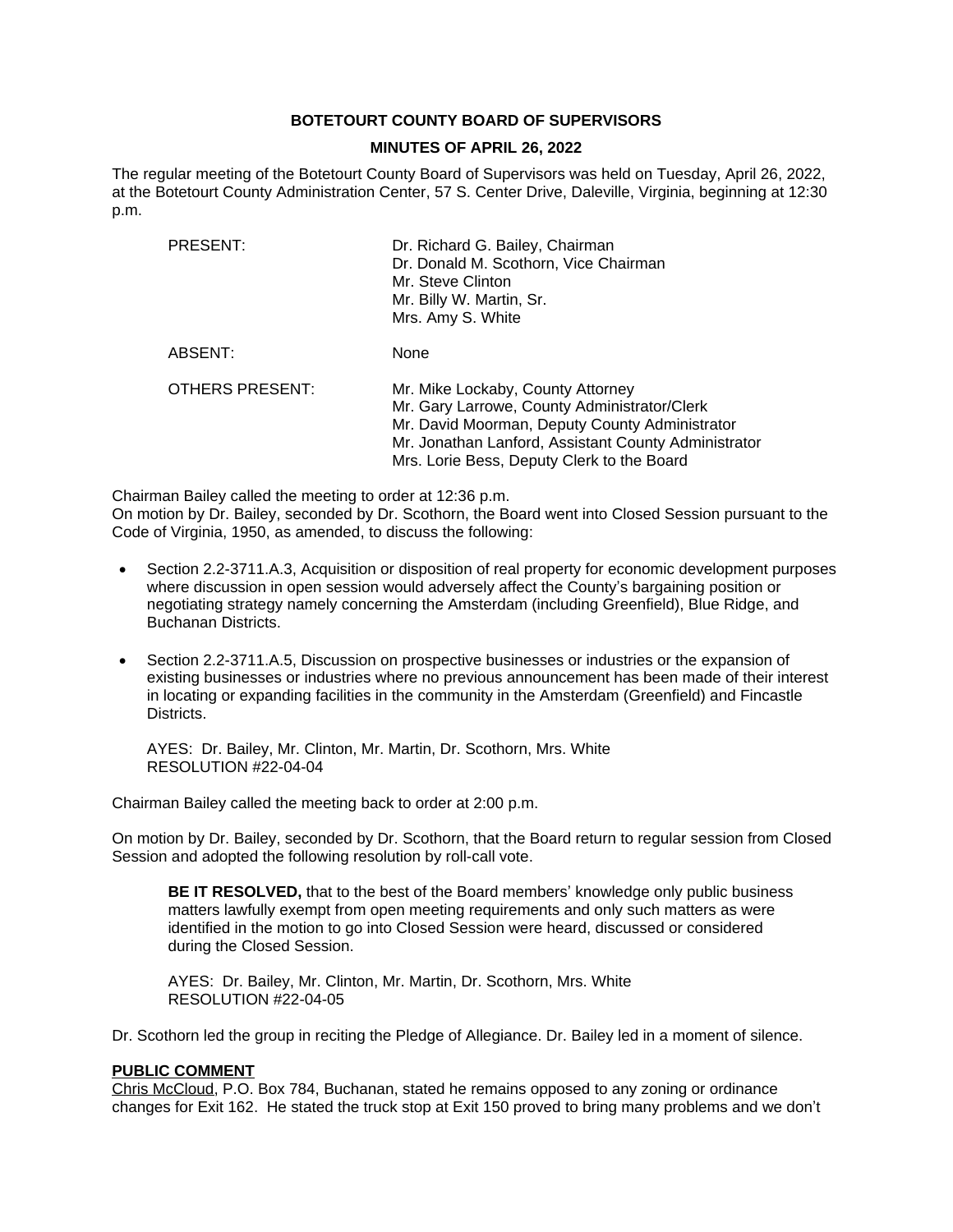need another one at Exit 162. He stated the community would be better served with another type of business. He urged the Board to refuse to approve these zoning changes. He stated Exit 150 was a mistake and encouraged the Board to not make the same mistake twice. He thanked the Board for their time.

# **INTRODUCTIONS AND/OR RECOGNITIONS**

- Recognition of 6 graduates from the Roanoke Valley Fire Academy #30 (Tyler Angle, Alex Doyle, Joshua Merchant, Matthew Mort, Thomas Philbrick and Kirk Wooldridge)
- Recognition of promotion of Gary Fisher to Fire-EMS Lieutenant
- Recognition of Darryl Johns and Jim Short for Lifetime Achievement in volunteer fire service

# **CONSENT AGENDA**

- a) Minutes of March 18-19, 2022 Strategic Planning Session and March 22, 2022 Regular Meeting
- b) EMS Week Proclamation week of May 15, 2022
- c) Letter of support for TAP and Community Action Agencies
- d) Appoint Ken McFadyen as Botetourt County alternate representative to the RVBA

MOTION: That the Board approve all items listed on the Consent Agenda, as presented. MOTION: Mr. Martin SECOND: Dr. Scothorn AYES: Dr. Bailey, Mr. Clinton, Mr. Martin, Dr. Scothorn, Mrs. White RESOLUTION # 22-04-06

# **APPROVAL OF TRANSFERS AND ADDITIONAL APPROPRIATIONS**

Transfer \$2,075.00 from General Fund 100 – Undesignated Fund Balance to Greenfield Preservation Fund – Fund 240. This provides a match of recent FY22 private donations received into the Preservation Fund.

- 1. Additional appropriation in the amount of \$929.67 to Animal Control Professional Services, 100- 4035100-35100-3100. These are Animal Friendly Grant Funds received from the State to be passed through to the spay / neuter service provider (Angels of Assisi) for the regional animal shelter.
- 2. Additional appropriation in the amount of \$4,850.26 to Sheriff's Department DMV Salaries, 100- 4031200-31200-1800. These are grant funds received for enforcement of alcohol and speed violations.
- 3. Additional appropriation in the amount of \$188,000.00 to Department of Social Services, 100- 4053000-53600-9801. This appropriation is for annualized funding to be received from State and Federal reimbursements that will cover annualized expenditures.
- 4. Additional appropriation in the amount of \$16,910.37 to Dispatch Maintenance Contracts, 100- 4031400-31400-3320. This is a VDEM (Virginia Department of Emergency Management) grant, which covers the 4th draw for expenditure reimbursements.
- 5. Additional appropriation in the amount of \$5,191.63 to the following Correction & Detention Department accounts: \$201.85 to Uniforms, 100-4033100-33100-6011, \$2,824.78 to Medical and Lab Supplies, 100-4033100-33100-6004, \$2,150.00 to Salaries and Wages, 100-4033100-33100- 1100, and \$15.00 to Office Supplies, 100-4033100-33100-6001. This is for contract payments, medical cost reimbursements, VDOT work crew payments, and fingerprinting services.
- 6. Additional appropriation in the amount of \$2,412.63 to the following Sheriff's Department accounts: \$1,337.00 to Crime Prevention, 100-4031200-31200-5850, \$63.02 to Subsistence & Lodging, 100- 4031200-31200-5530, \$983.68 to Vehicle Supplies, 100-4031200-31200-6009, and \$28.93 to Office Supplies, 100-4031200-31200-6001.The appropriation is for grant funds, extradition reimbursed costs, and FOIA reimbursed costs.

## REGULAR APPROPRIATIONS:

7. Additional appropriation in the amount of \$10,000.00 to Debt Service – Buchanan Fire Truck, 100- 4095000-32200-9500-302. This covers an additional principal paydown payment that was applied to FY22.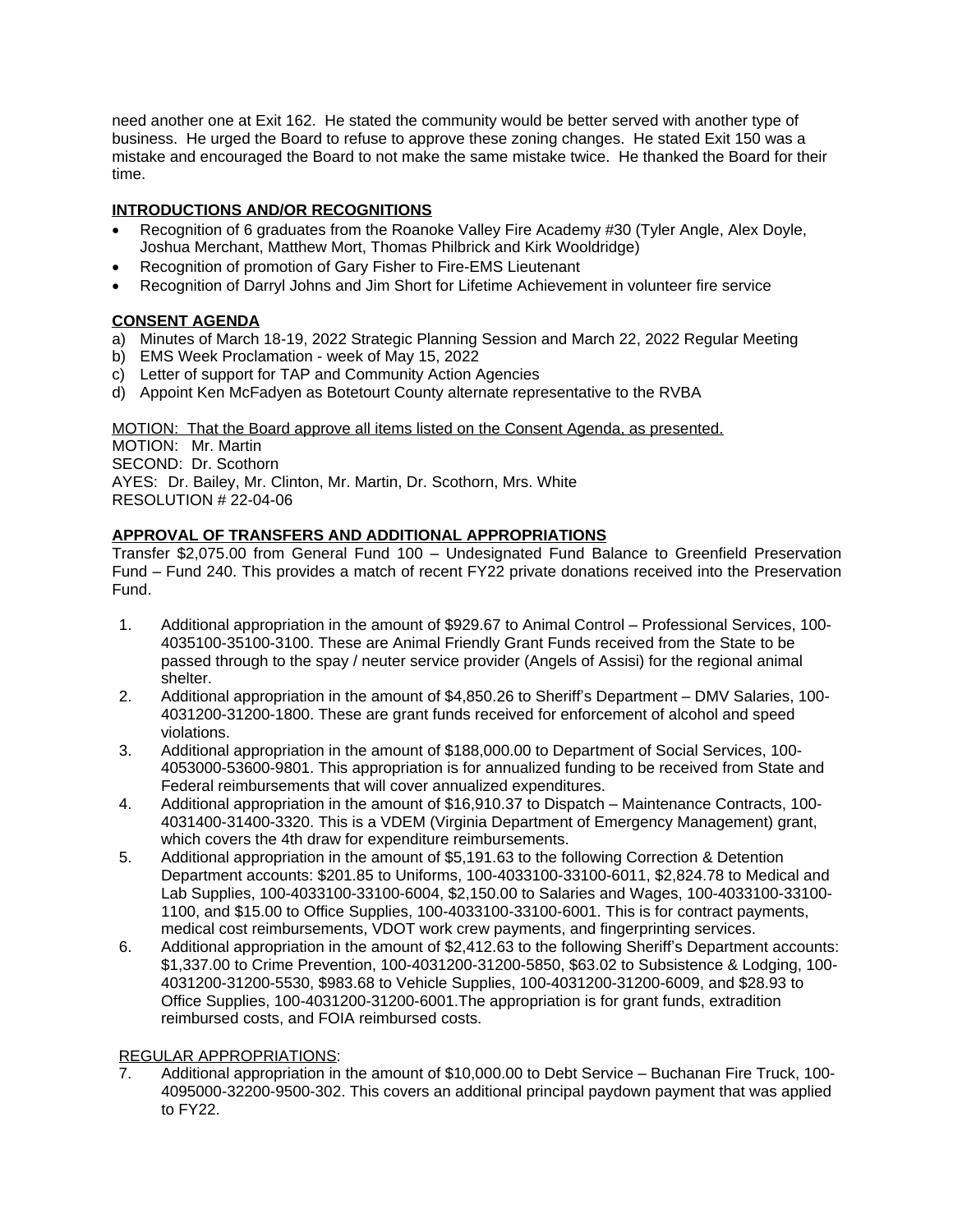- 8. Additional appropriation in the amount of \$5,352.88 to CIP- 100-4094000. This is to cover year to date costs charged to the VWCC Workforce Training Center and County Offices / Circuit Courthouse Relocation costs charged to their respective CIP Project accounts.
- 9. Additional appropriation in the amount of \$5,637.93 to Central Purchasing 100-4012530-12530 various accounts. This appropriation will cover expenditures to date for motor vehicle repairs, store supplies, fuel, and central office supplies.
- 10. Additional appropriation in the amount of \$45,000.00 to Sheriff's Department Vehicle & Power Equipment – Fuels, 100-4031200-31200-6008. This appropriation will serve to cover projected fuel expenditures for the balance of FY22.
- 11. Additional appropriation in the amount of \$32,956.00 to Health & Welfare Local Health Dept., 100-4051000-51100-3800. This appropriation covers an increase in FY22 support that was not known at the time of the adoption of the FY22 Budget.

MOTION: That the Board approve the transfers and additional appropriations, as presented. MOTION: Mr. Clinton SECOND: Mr. Martin AYES: Dr. Bailey, Mr. Clinton, Mr. Martin, Dr. Scothorn, Mrs. White RESOLUTION #22-04-07

## **APPROVAL OF ACCOUNTS PAYABLE AND RATIFICATION OF THE SHORT ACCOUNTS PAYABLE LIST**

Total expenditures being requested for approval for April for the General Fund including debt service and all other funds was a combined total of \$1,549,247.18. Payable disbursements of note for the month were as follows:

| Fire & EMS                     | \$25,389 paid to Carter Machinery for an ASCO 400A Tap Box Power<br>Transfer unit for the emergency generator at Lord Botetourt High School                                                                                                                         |
|--------------------------------|---------------------------------------------------------------------------------------------------------------------------------------------------------------------------------------------------------------------------------------------------------------------|
| <b>Community Organizations</b> | \$38,300 paid to Visit Virginia Blue Ridge for FY22 support for the 4 <sup>th</sup><br>quarter                                                                                                                                                                      |
| <b>Sheriff</b>                 | \$104,722 paid to Sheeby Auto for three 2022 police interceptor vehicles                                                                                                                                                                                            |
| Local Health Dept              | \$96,190 to the Botetourt Health Dept. for the 4 <sup>th</sup> quarterly operational<br>support payment                                                                                                                                                             |
| CIP - Infrastructure           | \$75,622 paid to Garland/DBS, Inc. for a roof repair for the Greenfield<br>Administration building                                                                                                                                                                  |
| <b>VDOT Revenue Sharing</b>    | A total of \$63,000 paid to Rock Tec, Inc. for construction relating to the<br>first two applications for mobilization bulling for the Munters Access Road<br>project, as these costs are reimbursable through the VDOT Industrial<br><b>Access Road Initiative</b> |

MOTION: That the Board approve the accounts payable and short accounts payable list for April, as presented. MOTION: Dr. Scothorn SECOND: Mrs. White AYES: Dr. Bailey, Mr. Clinton, Mr. Martin, Dr. Scothorn, Mrs. White RESOLUTION #22-04-08

#### **ROANOKE REGIONAL PARTNERSHIP PRESENTATION BY JOHN HULL, PETE ESHELMAN, AND TAYLOR JOHNSON**

John Hull gave a presentation on the efforts of the Roanoke Regional Partnership. He explained although we are coming out of a pandemic, the results are good and they are seeing substantial opportunities for growth. He encouraged the Board to contact himself or his staff for further information or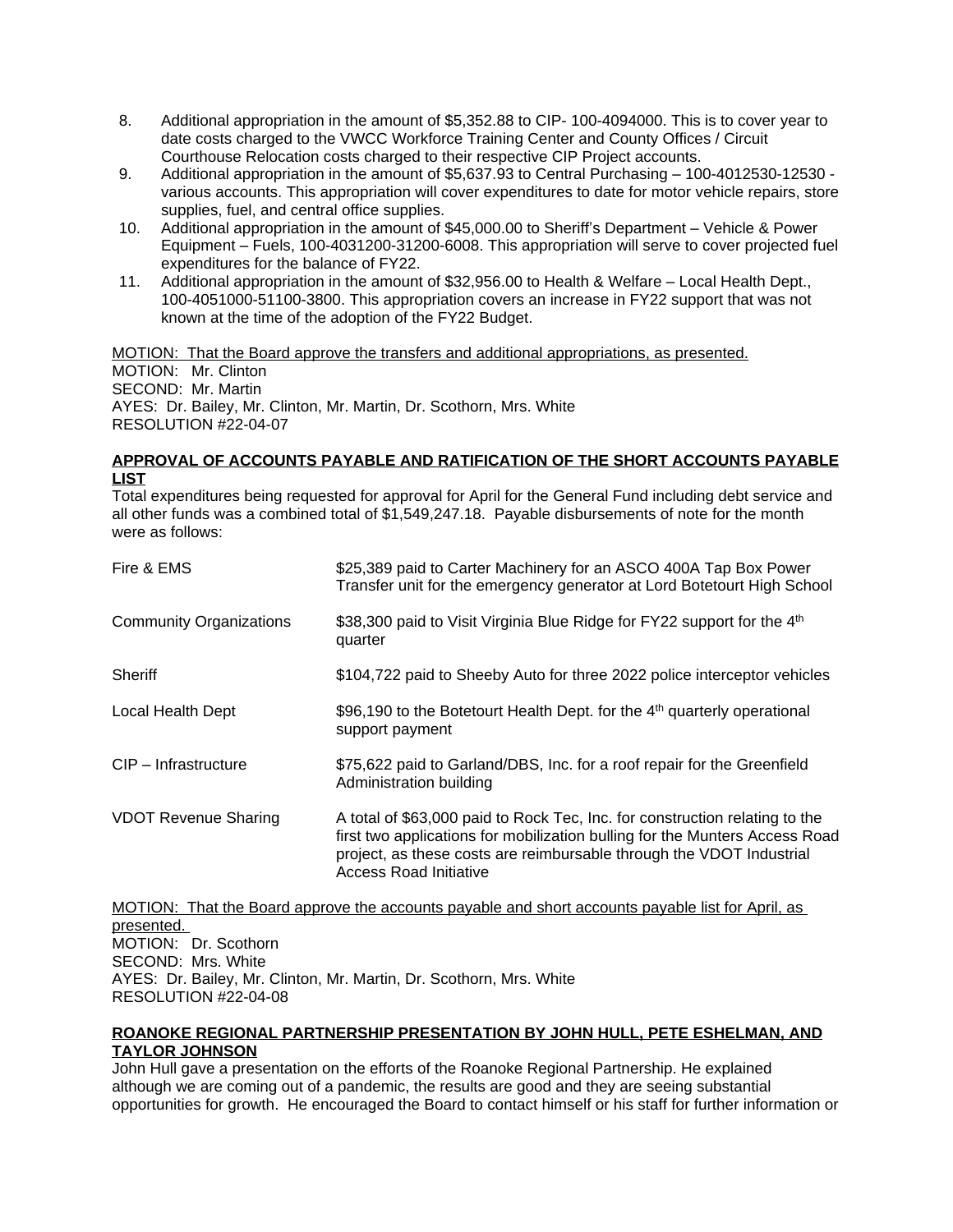with any questions.

## **UPDATE ON COURTHOUSE PROJECT – PRESENTATION BY ARCHITECTURAL PARTNERS**

Jon Lanford, Assistant County Administrator, introduced Gary Harvey and Emmett Lifsey, from Architectural Partners, who then gave a presentation on the courthouse project. The presentation included review of the updated security and ADA features of the new facility. The cost estimate for the project is \$22,423,765. Chairman Bailey mentioned that the cost estimate was updated last week; however, construction costs are uncertain at this time. He also noted he appreciated the safety and ADA features of the new courthouse. He stated the County had secured favorable bond issuances to pay for the courthouse project, but we still need to keep costs in check the best we can. Mrs. White also noted she was happy to see the ADA and security features in place. Board members thanked Mr. Harvey and Mr. Lifsey for their presentation.

### **UPDATE ON PROPOSED 2024 REASSESSMENT SCHEDULE**

Jon Lanford and Chris Booth, Commissioner of the Revenue, reviewed the proposed schedule for the upcoming reassessment.

#### **2024 General Property Reassessment Schedule**

| Draft RFP (Done and ready for advertisement April 27, 2022)                                                                                                                                                                                                                                                                                 | April 2022           |
|---------------------------------------------------------------------------------------------------------------------------------------------------------------------------------------------------------------------------------------------------------------------------------------------------------------------------------------------|----------------------|
| Advise Board<br>1) reassessment effective date January 1, 2024<br>2) procurement utilizing competitive negotiations<br>3) appoint a reassessment oversight committee (May BOS Mtg)<br>4) authorize committee to evaluate proposals, select qualified<br>offerors, negotiate contract terms, and recommend a contract<br>award (May BOS Mtg) | April 26, 2022       |
| <b>Advertise RFP</b>                                                                                                                                                                                                                                                                                                                        | April 27, 2022       |
| Receive reassessment proposals                                                                                                                                                                                                                                                                                                              | May 18, 2022         |
| Committee recommend contract award to the BoS<br>Hire reassessment contractor, execute contract                                                                                                                                                                                                                                             | July/August 2022     |
| Contractor conduct sales study                                                                                                                                                                                                                                                                                                              | Sept 2022 - Dec 2023 |
| BOS Nominate Board of Equalization, appoint, train, etc.                                                                                                                                                                                                                                                                                    | Sept 2023 - Dec 2023 |
| Mail reassessment notices                                                                                                                                                                                                                                                                                                                   | January 2024         |
| Organize Board of Equalization                                                                                                                                                                                                                                                                                                              | February 2024        |
| Assessing officer hearings                                                                                                                                                                                                                                                                                                                  | Jan/Feb 2024         |

## **CONSIDER RESOLUTION REGARDING FORMER COLONIAL ELEMENTARY SCHOOL**

The Board considered a resolution from Botetourt County School Board declaring disposition of the 11.1 acre property located at 2941 Webster Road, Blue Ridge, Virginia, known as "Old Colonial Elementary School". Approval of the resolution would include the County accepting the transfer of the property from the School Board and authorize the County Administrator to execute the deed and transfer the property to the Economic Development Authority.

### **RESOLUTION**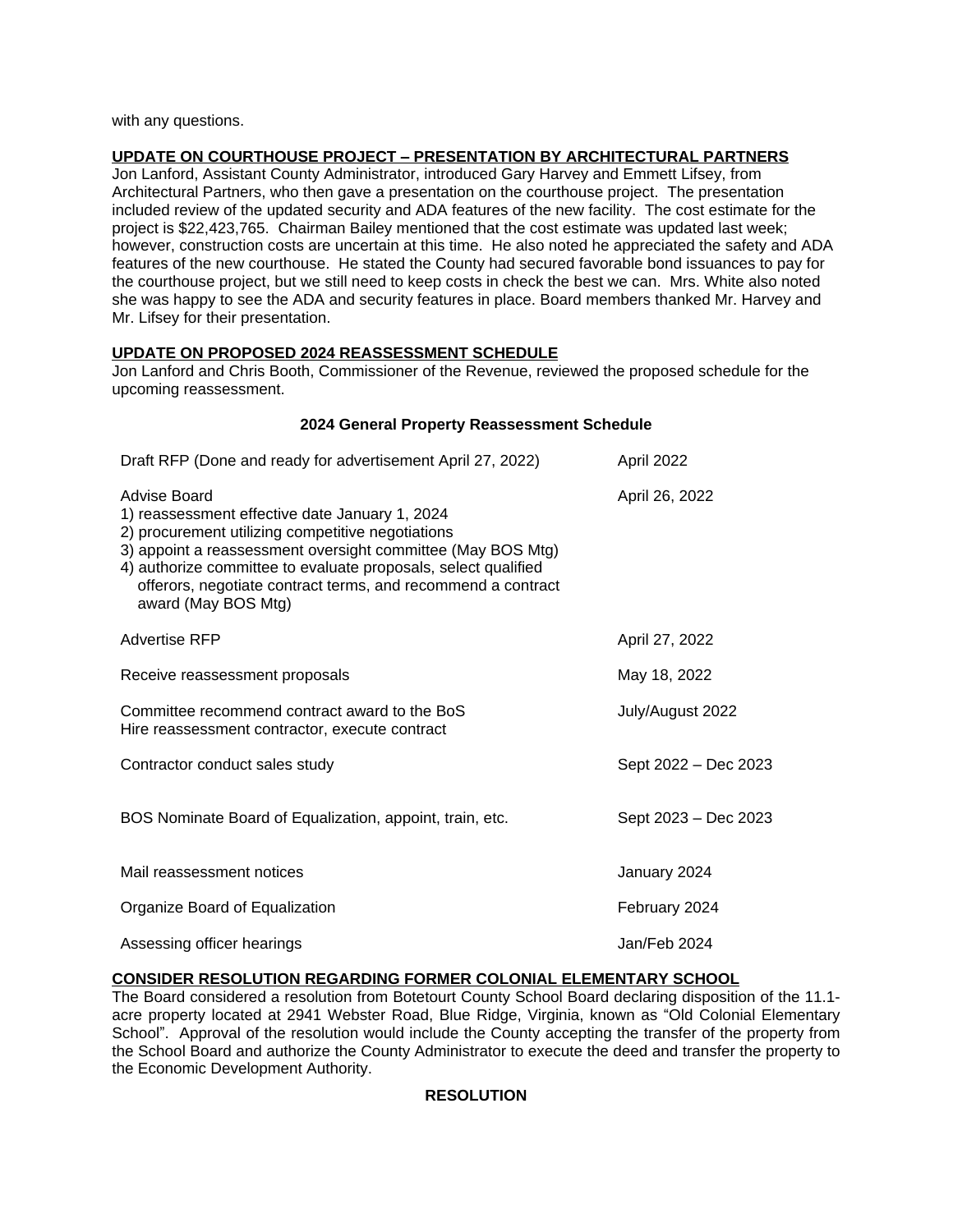Resolution of the Botetourt County School Board Declaring its Intention for the Disposition of the 11.1 acre Property Located at 2941 Webster Road, Blue Ridge, Virginia 24064

- **Whereas**, by Resolution dated April 14, 2022, the Botetourt County School Board declared surplus the certain property located at 2941 Webster Road, Blue Ridge, Virginia 24064, which property is commonly referred to as the "Old Colonial Elementary School" (the "Property"); and
- **Whereas,** title to the Property vests in the Board of Supervisors of Botetourt County, pursuant to Section 22.1-129 of the Code of Virginia, 1950, as amended; and
- **Whereas**, pursuant to Section 15.2-1205 and 15.2-4917 of the Code of Virginia, 1950, as amended, the Board of Supervisors of Botetourt County desires to transfer the Property to the Economic Development Authority of Botetourt County, Virginia (the "Authority"), to be used for its purposes.

**NOW, THEREFORE, BE IT RESOLVED** by the Board of Supervisors of Botetourt County that:

- 1. That the County accepts transfer of the Property from the School Board, and authorizes the County Administrator to execute a deed, such deed to be prepared or approved as to form by the County Attorney, transferring the Property to the County; and
- 2. That, upon the Authority's adoption of a motion or resolution accepting transfer of the Property, the County Administrator is authorized and directed to execute a deed to transfer the Property, being Botetourt County Tax Map Nos. 109-127, 109-128, 109-129, to the Authority, such deed to be prepared or approved as to form by the County Attorney; and
- 3. This resolution shall be effective upon adoption.

MOTION: That the Board adopt the resolution to acquire the property at 2941 Webster Road, Blue Ridge, Virginia, and transfers the property to the Economic Development Authority, as presented. MOTION: Dr. Scothorn SECOND: Mr. Martin AYES: Dr. Bailey, Mr. Clinton, Mr. Martin, Dr. Scothorn, Mrs. White RESOLUTION #22-04-09

#### **VDOT MONTHLY UPDATE**

Brian Blevins, resident engineer, reviewed the monthly VDOT report and also noted the following:

- Sugartree Hollow Road is scheduled for a culvert replacement that will close the road for 30 days. There will be signage.
- Yearly road resurfacing is underway.
- There were a few land development projects this month.
- Stone Cold Road currently undergoing paving but should be finished that day.

Mr. Martin thanked him for looking at Mountain Pass Road and suggested Stratford Park be resurfaced.

Mrs. White thanked him for the paving of Springwood area. She asked if the speed study had been done on Purgatory Mountain Road. Mr. Blevins replied it had been done and the results stated there had been zero crashes in a 3-year history, there is low traffic volume, and no recommendations for change at this time. He stated they can increase signage. Mrs. White thanked him for sharing the results.

Mrs. White reported two high school students were involved in a crash on Route 43 and a speed study should be done. She also suggested a speed study for Springwood Road.

#### **VDOT WORK SESSION ON THE FY23-28 SECONDARY SYSTEM SIX YEAR PLAN**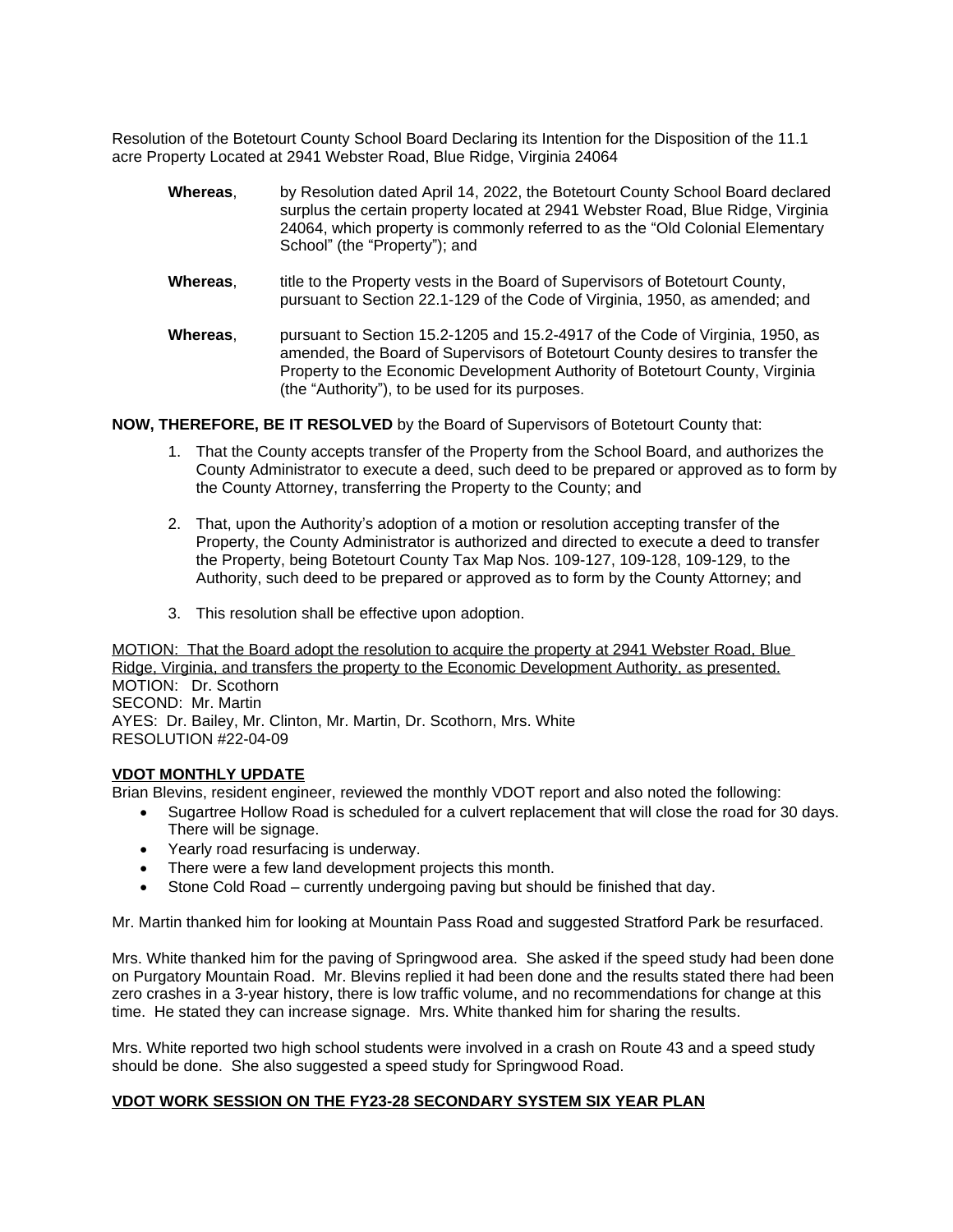Ashley Smith, VDOT assistant resident engineer, reviewed the FY23-28 Secondary System Six Year Plan, noting it included recommendations made by the Board in past years. After a few comments from the Board, Ms. White reminded the Board their responsibility would be to determine which roads to include in the plan, but that no action was necessary that evening.

The Plan's funding is provided through TeleFees (\$98,033) and District Grant – Unpaved funds (\$425,211 in FY 23). The proposed FY23 Secondary System budget is \$523,244, which is more funding that in the current fiscal year, and totals \$3,338,711 across all six years.

The following projects are on the current SSYIP:

- 1. Route 748, Stone Coal Road
- 2. Route 697, Clydes Run Road
- 3. Route 622, Prices Bluff Road<br>4. Route 646. Back Creek Lane
- Route 646, Back Creek Lane
- 5. Route 712, Stevens Road
- 6. Route 685, Ball Park Road
- 7. Route 643, Mountain Valley Road
- 8. Route 658, Laymantown Road
- 9. Route 645, Fringer Trail

The following projects are candidates to be added to the SSYIP:

- 1. Route 677, Roy Road<br>2. Route 638, Old Hollow
- 2. Route 638, Old Hollow Road
- 3. Route 638, Trevey Road
- 4. Route 684, Sugar Tree Hollow Road

#### **CONSIDER APPROVAL OF THE 2022 TAX RATE RESOLUTION**

The Board conducted the required tax rate public hearing on April 13. There was remote access available during the public hearing by a call-in process. There are no tax increases proposed for 2022. The following resolution was unanimously adopted by the Board.

### **RESOLUTION – TAX RATES**

**WHEREAS,** the County proposed tax levy was duly advertised, and a public hearing was held on April 13, 2022, in accordance with the Code of Virginia;

**NOW, THEREFORE, BE IT RESOLVED**, that the tax rates per \$100 of assessed value for tax year 2022 are set as follows:

| <b>Personal Property</b>     | \$2.71 |
|------------------------------|--------|
| <b>Machinery &amp; Tools</b> | \$1.80 |
| <b>Mobile Homes</b>          | \$0.79 |
| <b>Real Estate</b>           | \$0.79 |
| <b>Motor Homes</b>           | \$2.71 |
| Wind Farms                   | \$0.99 |

MOTION: That the Board adopt the tax resolution, as presented.

MOTION: Dr. Scothorn SECOND: Mr. Martin AYES: Dr. Bailey, Mr. Clinton, Mr. Martin, Dr. Scothorn, Mrs. White RESOLUTION #22-04-10

#### **CONSIDER APPROVAL OF THE FY 22-23 COUNTY AND SCHOOL BUDGETS**

The Board conducted the required budget public hearing on April 13. There was remote access available during the public hearing by a call-in process. The proposed \$159.2 million budget reflects an anticipated 42.8% increase in revenues and a 42.8% increase in expenditures, including \$30 million in bond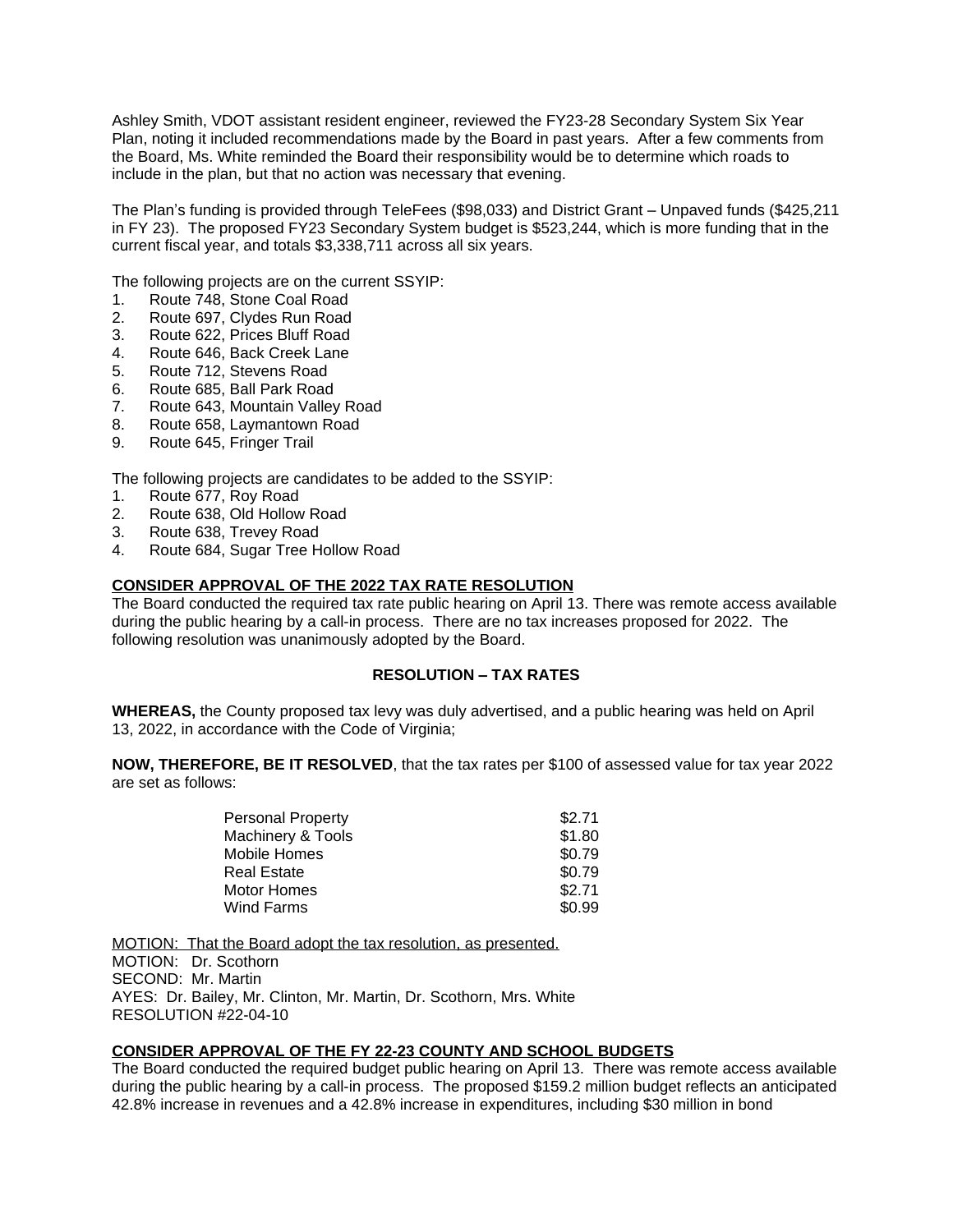proceeds to be used for the Circuit Courthouse and Virginia Western Community College capital projects and a total County fund transfer A14 of \$27,241,235 for the school system.

### **RESOLUTION FY 22-23 BUDGET APPROVAL**

**WHEREAS**, the County proposed budget was duly advertised, and a public hearing was held on April 13, 2022, in accordance with the Code of Virginia,

**NOW, THEREFORE, BE IT RESOLVED**, that the Botetourt County budget for Fiscal Year 2022-2023 is:

#### Revenues:

| <b>General Fund Revenues:</b>              |               |
|--------------------------------------------|---------------|
| Local                                      | \$63,442,535  |
| <b>State</b>                               | \$11,902,232  |
| Federal                                    | \$1,309,226   |
| <b>Total General Fund Revenues</b>         | \$76,653,993  |
| <b>Federal ARPA Funds</b>                  | \$6,491,249   |
| Capital Projects Fund - Proceeds           | \$30,000,000  |
| <b>School Fund Revenues:</b>               |               |
| Other                                      | \$580,284     |
| <b>State</b>                               | \$29,949,282  |
| Federal                                    | \$50,000      |
| Self-Sustaining Funds                      | \$6,036,994   |
| <b>School Nutrition Fund</b>               | \$1,975,342   |
| <b>Textbook Funds</b>                      | \$1,971,167   |
| <b>Capital Reserve Fund</b>                | \$1,046,806   |
| Capital Improvement Fund                   | \$4,492,355   |
| <b>Total School Fund Revenues</b>          | \$46,102,230  |
| <b>Total Revenues</b>                      | \$159,247,472 |
| Expenditures:                              |               |
| <b>General Fund Expenditures:</b>          |               |
| Operations as detailed on following pages* | \$42,636,376  |
| <b>Capital Projects</b>                    | \$1,745,678   |
| Transfer to EDA                            | \$835,000     |
| <b>Total General Fund Expenditures</b>     | \$45,217,054  |
| Use of ARPA Funds - Not Assigned           | \$4,185,503   |
| Debt Fund Expenditures:                    |               |
| County / VPSA Fund                         | \$6,473,712   |
| School Literary Fund                       | \$27,738      |
| <b>Total Debt Fund Expenditures</b>        | \$6,501,450   |
| Capital Project Fund - Expenditures        | \$30,000,000  |
| <b>School Operating Fund Expenditures:</b> | \$73,343,465  |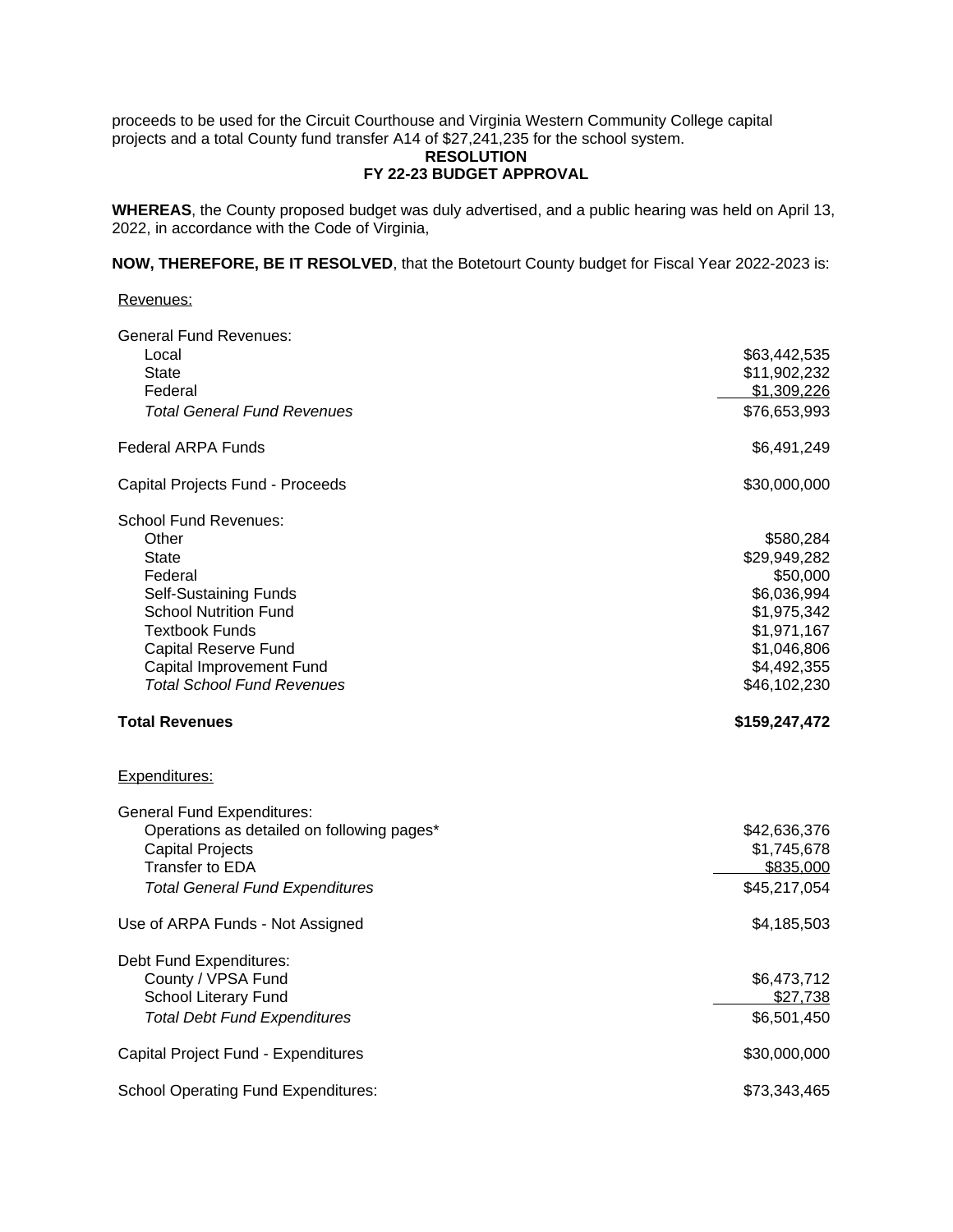| <b>Total Expenditures</b>                                                                         | \$159,247,472       |
|---------------------------------------------------------------------------------------------------|---------------------|
| <u>* OPERATIONS DETAIL:</u>                                                                       |                     |
| <b>BOARD OF SUPERVISORS</b>                                                                       | \$234,466           |
| <b>COUNTY ADMINISTRATOR</b>                                                                       | \$745,537           |
| <b>HUMAN RESOURCES</b>                                                                            | \$454,663           |
| <b>COMMISSIONER OF REVENUE</b>                                                                    | \$435,981           |
| <b>ASSESSOR</b>                                                                                   | \$181,500           |
| <b>TREASURER</b>                                                                                  | \$624,681           |
| <b>FINANCIAL SERVICES</b>                                                                         | \$486,330           |
| <b>TECHNOLOGY SERVICES</b>                                                                        | \$1,527,249         |
| <b>CENTRAL PURCHASING</b>                                                                         | \$158,764           |
| <b>CENTRAL GARAGE</b>                                                                             | \$98,064            |
| <b>COMMUNICATIONS</b>                                                                             | \$241,948           |
| ELECTORAL BOARD/REGISTRAR                                                                         | \$554,259           |
| <b>CIRCUIT COURT</b>                                                                              | \$74,118            |
| <b>GENERAL DISTRICT COURT</b>                                                                     | \$23,520            |
| <b>MAGISTRATE</b>                                                                                 | \$3,036             |
| JUVENILE & DOMESTIC RELATIONS COURT                                                               | \$24,374            |
| <b>CLERK OF CIRCUIT COURT</b>                                                                     | \$781,913           |
| <b>COMMONWEALTH'S ATTORNEY</b>                                                                    | \$870,174           |
| <b>SHERIFF</b>                                                                                    | \$6,529,283         |
| <b>DISPATCH</b>                                                                                   | \$1,211,329         |
| <b>CORRECTION &amp; DETENTION</b>                                                                 | \$5,487,967         |
| JUVENILE DETENTION CENTER                                                                         | \$280,000           |
| <b>PROBATION OFFICE</b>                                                                           | \$4,976             |
| <b>ANIMAL CONTROL</b>                                                                             | \$767,204           |
| FIRE & EMS                                                                                        | \$7,674,595         |
| <b>EMERGENCY COMMUNICATIONS</b>                                                                   | \$305,113           |
| DIVISION OF WASTE MANAGEMENT                                                                      | \$901,912           |
| MAINTENANCE OF BUILDINGS & GROUNDS                                                                | \$2,076,931         |
| LOCAL HEALTH DEPARTMENT                                                                           | \$373,773           |
| MENTAL HEALTH SERVICES BOARD                                                                      | \$55,000            |
| <b>SOCIAL SERVICES</b>                                                                            | \$1,609,559         |
| CHILDREN'S SERVICES ACT (CSA)                                                                     | \$1,532,138         |
| TOTAL ACTION FOR PROGRESS (TAP)                                                                   | \$1,000             |
| <b>BRAIN INJURY SERVICES</b>                                                                      | \$2,500             |
| CHILD HEALTH INVESTMENT PARTNERSHIP (CHIP)                                                        | \$2,000             |
| <b>CHILDREN'S TRUST</b>                                                                           | \$2,500             |
| ROANOKE AREA MINISTRIES                                                                           | \$1,000             |
| BOTETOURT RESOURCE CENTER                                                                         | \$10,000            |
| <b>LEAGUE OF OLDER AMERICANS</b>                                                                  | \$11,000            |
| DABNEY S. LANCASTER COMMUNITY COLLEGE                                                             | \$2,500             |
| DABNEY S. LANCASTER C.C. - PROMISE PROGRAM                                                        | \$5,000             |
| VIRGINIA WESTERN COMMUNITY COLLEGE - CCAP PROGRAM                                                 | \$45,000            |
| BOTETOURT COUNTY FFA ALUMNI                                                                       | \$1,000             |
| <b>RECREATION</b>                                                                                 | \$643,605           |
| BOTETOURT SPORTS COMPLEX                                                                          | \$422,516           |
| <b>VAN PROGRAM</b>                                                                                | \$104,488           |
| ROANOKE VALLEY TRANSPORTATION PLANNING ORG.                                                       |                     |
|                                                                                                   | \$2,845             |
| <b>VIRGINIA'S BLUE RIDGE</b>                                                                      | \$153,201           |
| ROANOKE VALLEY BROADBAND AUTHORITY                                                                | \$5,000             |
| ROANOKE VALLEY GREENWAY COMMISSION                                                                | \$14,710            |
| BOTETOURT COUNTY MUSEUM/HISTORICAL SOCIETY<br>WESTERN VA REGIONAL INDUSTRIAL FACILITIES AUTHORITY | \$12,500<br>\$6,089 |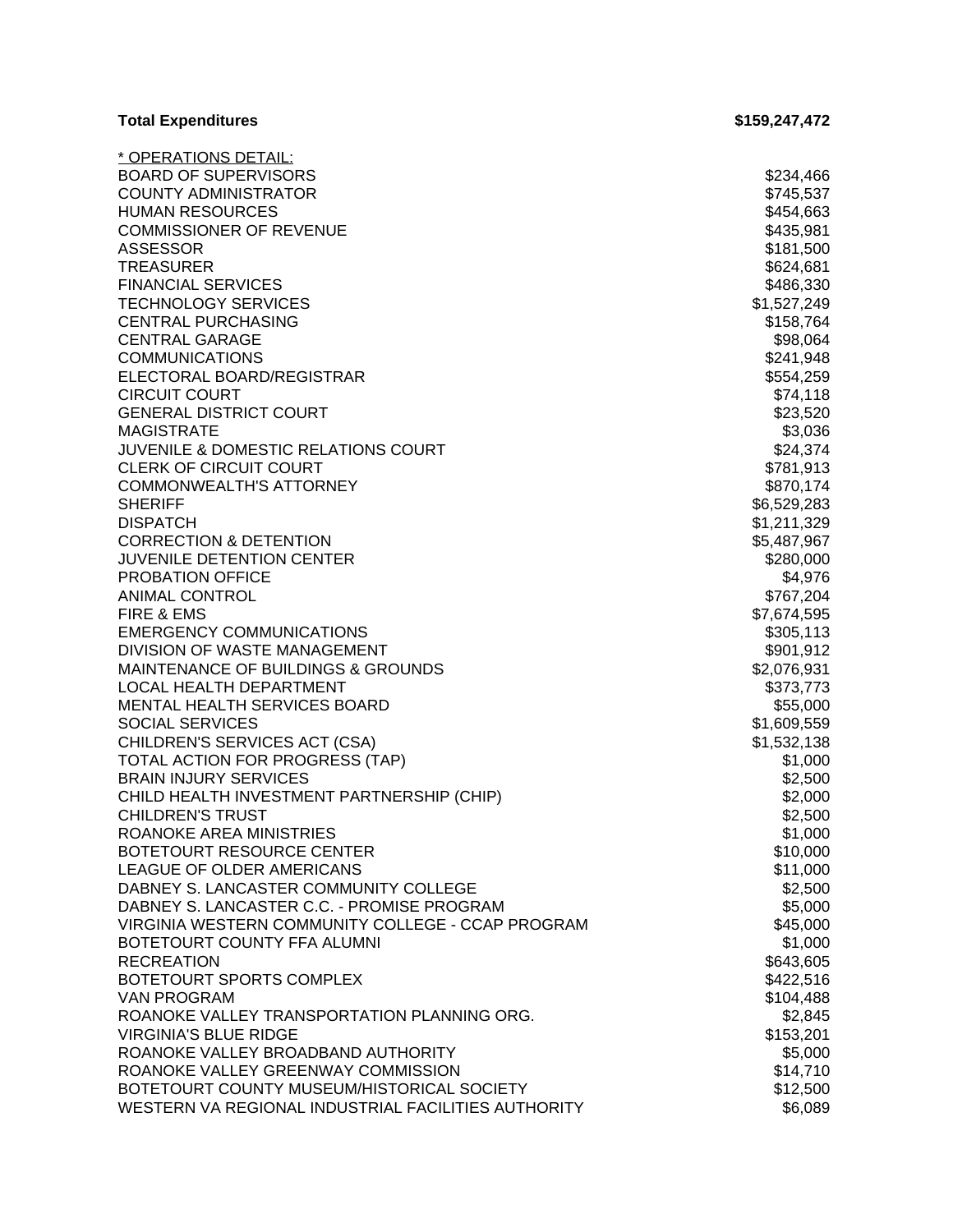| <b>LIBRARY</b>                                | \$1,403,900  |
|-----------------------------------------------|--------------|
| <b>COMMUNITY DEVELOPMENT</b>                  | \$1,323,081  |
| ECONOMIC DEVELOPMENT                          | \$428,488    |
| PLANNING DISTRICT COMMISSION                  | \$33,596     |
| ECONOMIC DEVELOPMENT PARTNERSHIP              | \$69,544     |
| ATTIC PRODUCTIONS                             | \$7,000      |
| <b>STANDING ROOM ONLY</b>                     | \$7,000      |
| WESTERN VA. EMS COUNCIL                       | \$6,722      |
| ENVIRONMENTAL MANAGEMENT                      | \$20,111     |
| COOPERATIVE EXTENSION PROGRAM                 | \$66,053     |
| SALARY ADJUSTMENTS                            | \$1,420,000  |
| WESTERN VIRGINIA WORKFORCE DEVELOPMENT BOARD  | \$3,350      |
| <b>WELLNESS PROGRAM</b>                       | \$68,720     |
| <b>GENERAL FUND EXPENDITURES - OPERATIONS</b> | \$42,636,376 |

MOTION: That the Board adopt the FY 22-23 County budget and School budget, as presented. MOTION: Dr. Scothorn SECOND: Mrs. White AYES: Dr. Bailey, Mr. Clinton, Mr. Martin, Dr. Scothorn, Mrs. White RESOLUTION #22-04-11

Chairman Bailey recessed the meeting at 3:33 p.m. Chairman Bailey called the meeting back to order at 3:50 p.m.

#### **CONSIDER APPROVAL OF AMENDMENTS TO CHAPTER 9. ELECTIONS OF THE BOTETOURT COUNTY CODE**

Proposed amendments to Chapter 9. Elections of the County Code were presented at the Board's February and March meetings. A public hearing was conducted on March 22 with no comments from the public. Further, public comments were accepted through April 13 in accordance with statutory requirements. No public comments were received between the Board's March 22 meeting and April 13. It was recommended that the Board approve the amendments as proposed and that they be made effective July 1, 2022. The approved amendments will be publicized in the *Fincastle Herald* and new voter cards will be mailed to all registered voters in the County.

MOTION: That the Board approve the amendments to Chapter 9, Elections, of the Botetourt County Code, to be effective July 1, 2022. MOTION: Dr. Scothorn SECOND: Mrs. White AYES: Dr. Bailey, Mr. Clinton, Mr. Martin, Dr. Scothorn, Mrs. White RESOLUTION #22-04-12

#### **BOARD MEMBER COMMENTS**

Chairman Bailey mentioned a letter that the Board received from VDOT regarding a public hearing on May 26 from 5:00 p.m. to 7:00 p.m. at Greenfield. The purpose of the public hearing is to hear public comment on the Route 220/International Parkway intersection.

Mr. Clinton reported he had been having issues with the County voicemail system.

Chairman Bailey recessed the meeting at 4:05 p.m. until 6:00 p.m. Chairman Bailey called the meeting back to order at 6:00 p.m.

#### **CONSIDERATION OF PROPOSED TEXT AMENDMENTS TO CHAPTER 25 OF THE BOTETOURT**

**COUNTY ZONING ORDINANCE, AS FOLLOWS:** Article VI. –Definitions, *Section 25-601. Definitions, to amend the existing definition of Convenience store and add a definition for the proposed use: Convenience store, highway; Article II. –District Regulations Generally, Division 11. Business District B-2, Section 25-243. Uses permissible by special exception*, to add the proposed use Convenience store,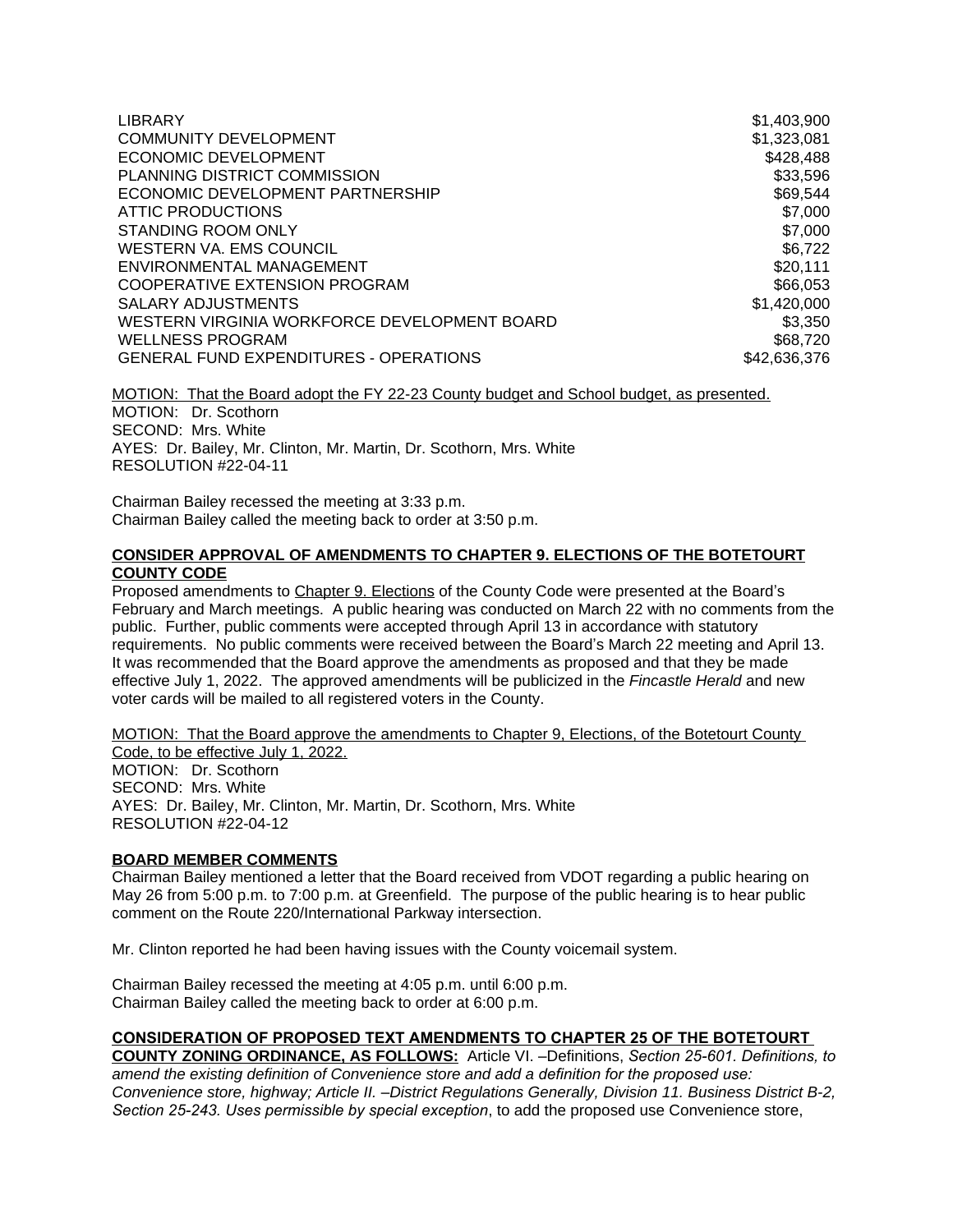highway that would be permitted through granting only by special exception permit and subject to supplemental regulations; *Article V. Supplemental Regulations, Division 1. – Use Regulations, to add* standards under which the proposed use Convenience store, highway use would be permitted; and *Article IV. – Supplemental Regulations, Division 3. – Parking, Section 25-473. Required Off-street Parking and Loading Spaces*, to amend the parking requirement for the use of Convenience store and to add a parking requirement for the proposed use Convenience store, highway. The Planning Commission recommended unanimous approval of the text amendments for a new use, highway commercial, and corresponding definitions and supplemental regulations with an addition that an additional requirement of the supplemental regulations would be to require a Traffic Impact Analysis (TIA) with the submission of an SEP application.

Drew Pearson reviewed the request reminding the Board the request was originally presented at the February 22 meeting but was continued, per the desire of the Board. If the request is approved, it would allow a citizen to make an application to the County, Mr. Pearson explained. He noted currently there is no category that would allow high use diesel and the petitioner is requesting we create combination text instead of two separate uses. He noted the petitioner drafted the proposed text amendment language and staff revised it before it went before the Board. He reminded the Board it can place conditions on any approval.

Mrs. White stated the last time this was presented it was tabled by the Board, which gave her time to research it more thoroughly. She stated every landowner has the right to explore opportunities for their property and the County's role is to make sure proposals are held to the Code and Ordinances of the state and County. She stated she appreciated the public input and she had personally met with or spoken with at least 100 people on this proposal. She sated safety is her main concern.

Mr. Clinton stated safety is paramount and it was too bad that a proposed text amendment became a specific project erroneously; however, there are countless other reasons to deny this request.

Mr. Martin stated he agreed with Mr. Clinton. He stated he received comments from citizens outside of his district and that caused concern to him. He stated it became clear to him that people are against this, and his biggest concern is also safety, therefore, he could not support this request.

Dr. Scothorn stated the evidence from Exit 150 causes him to have safety concerns.

MOTION: That the Board deny the text amendment request. MOTION: Mrs. White SECOND: Dr. Scothorn AYES: Dr. Bailey, Mr. Clinton, Mr. Martin, Dr. Scothorn, Mrs. White RESOLUTION #22-04-13

#### **PUBLIC HEARINGS**

Amsterdam District: VJL LLC (ABoone Real Estate, Inc., contractual purchaser) requested a Commission Permit in accordance with §15.2-2232 of the Code of Virginia for the construction of public road(s), and also requested a rezoning of a 78.948-acre parcel from the Agricultural (A-1) Use District to the Residential (R-1) Use District, with possible proffered conditions, in accordance with *Section 25-581. – Zoning Map Amendment—Owner Initiated*, of the Botetourt County Code, for the purpose of residential development, with a maximum of 130 lots and associated open space. The property is located on Greenfield Street (Route 673), Daleville, VA, and access to the entire development is proposed via Greenfield Street at the O'Hara Drive (Route 1155) intersection, approximately 0.5 miles northeast of the Roanoke Road (US Route 220)/Greenfield Street intersection and is identified on the Real Property Identification Maps of Botetourt County as Section 88, Parcel 94.

Chairman Bailey asked the applicant if he would like to make any comments before the public hearing was opened.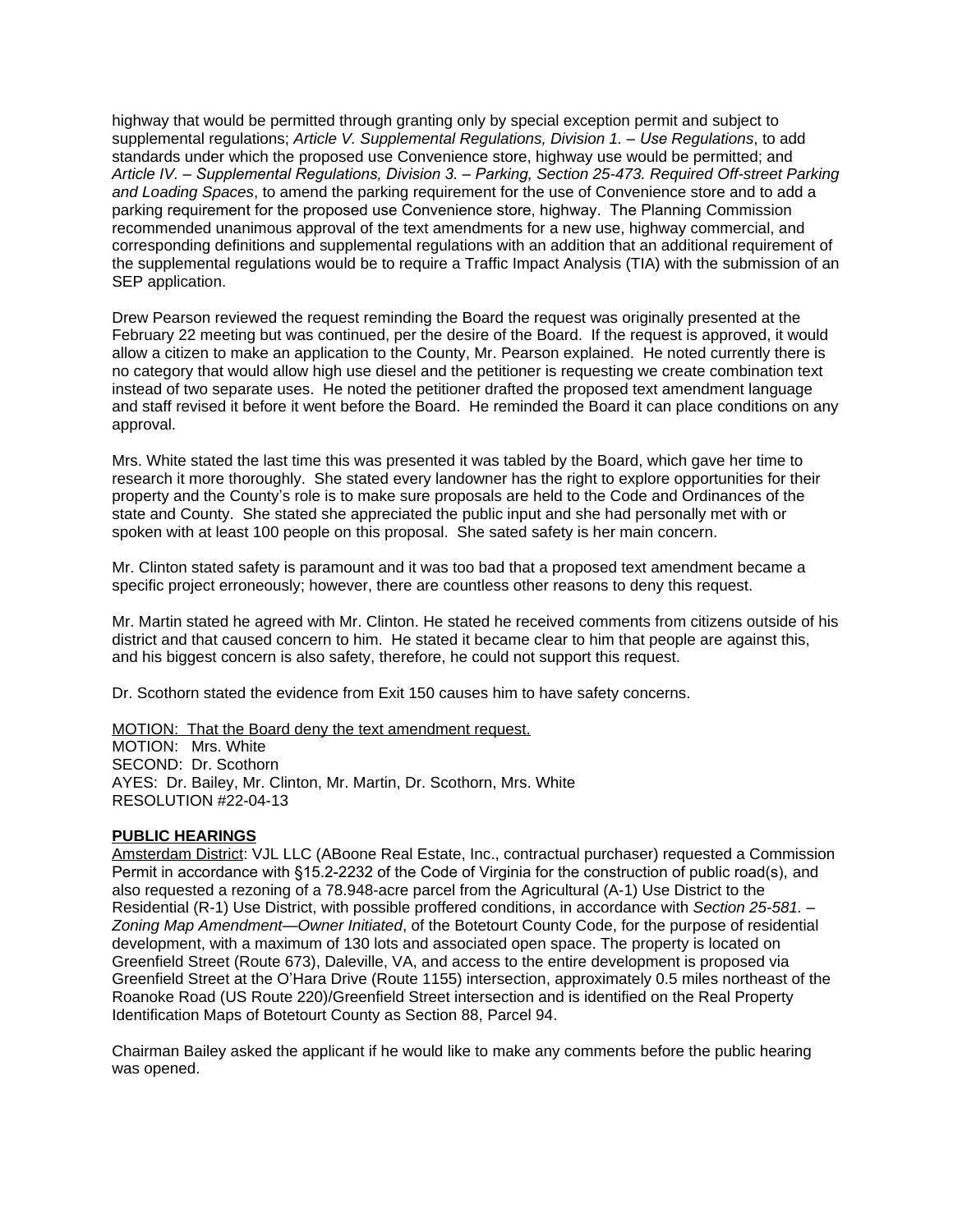Mr. Alexander Boone, applicant, thanked the Board for the opportunity to speak. He noted there had been a lot of respectful dialogue with the residents and he appreciated the love they have for their community. He stated for employers to look to Daleville to bring new business, they need workforce housing, and there aren't many options at this time. He stated his goal is to create a new community for people to move here to live and work. He reviewed some of the topics that had been discussed in community meetings and noted that he was willing to adopt, verbatim, "Section 1, Covenant and Restrictions", except for the size guidelines. He proposed his new homes to be at 90% the size of current homes. He stated there would be no more than 130 lots and that front lots would be 3/4 of an acre, while rear lots would be slightly smaller. He proposed an internal road system instead of driveways directly onto Greenfield Street. He noted there had been many questions about homes being built 65% brick; however, he does not interpret the guidelines to require that, and he proposed options could include brick, stone, wood, and other aesthetically pleasing materials.

Bobby Wampler, Engineering Concepts, stated the proposed project is "beyond adequate" for the guidelines and requirements. He stated a traffic study determined that traffic on Greenfield Street would have to be six times heavier than it currently is to require any changes, per VDOT standards. He noted the current sewer system has the capacity to service 1,600 more homes. He reported the current water system has the capacity for an additional 807 homes and the water tanks can handle 1,000 more new connections. He noted the water pressure (psi) would be beyond minimum requirements and the flow conditions would be beyond adequate. He explained there are new, very high, standards for stormwater and those would be met.

Chairman Bailey declared the public hearing open.

The following citizens spoke in opposition to the proposed Commission Permit and rezoning request:

- Jody Cox, 259 Savannah Court
- Michelle Adkins, 190 Tara Court
- Alan Long, 1012 Greenfield Street
- James Modrak, 641 Greenfield Street
- Judith Kivlen, 214 Tara Court
- Amy Wilson, 650 Scarlet Drive
- Tonya Poindexter, 190 O'Hara Drive
- Ali Khan, 119 Tara Court
- John Alderson, 98 Magnolia Lane
- Kristen Vena, 667 Greenfield Street
- Jonathan Wolfe, 228 Tara Court
- Arnie Adkins, 190 Tara Court
- Patrick Climer, 261 Summit Ridge Road
- Jeff Hushour, 242 Greenfield Street
- Greg Lowe, 175 Tara Court

Talking points mentioned in opposition included:

- Traffic concerns
- Safety concerns
- Water capacity concerns
- Sewer capacity concerns
- Stormwater concerns
- Quality of life/walking/biking safety
- Quality and standard of homes
- Building materials of homes
- Proposed structures do not blend in with existing neighborhood
- Proposed homes are too close to each other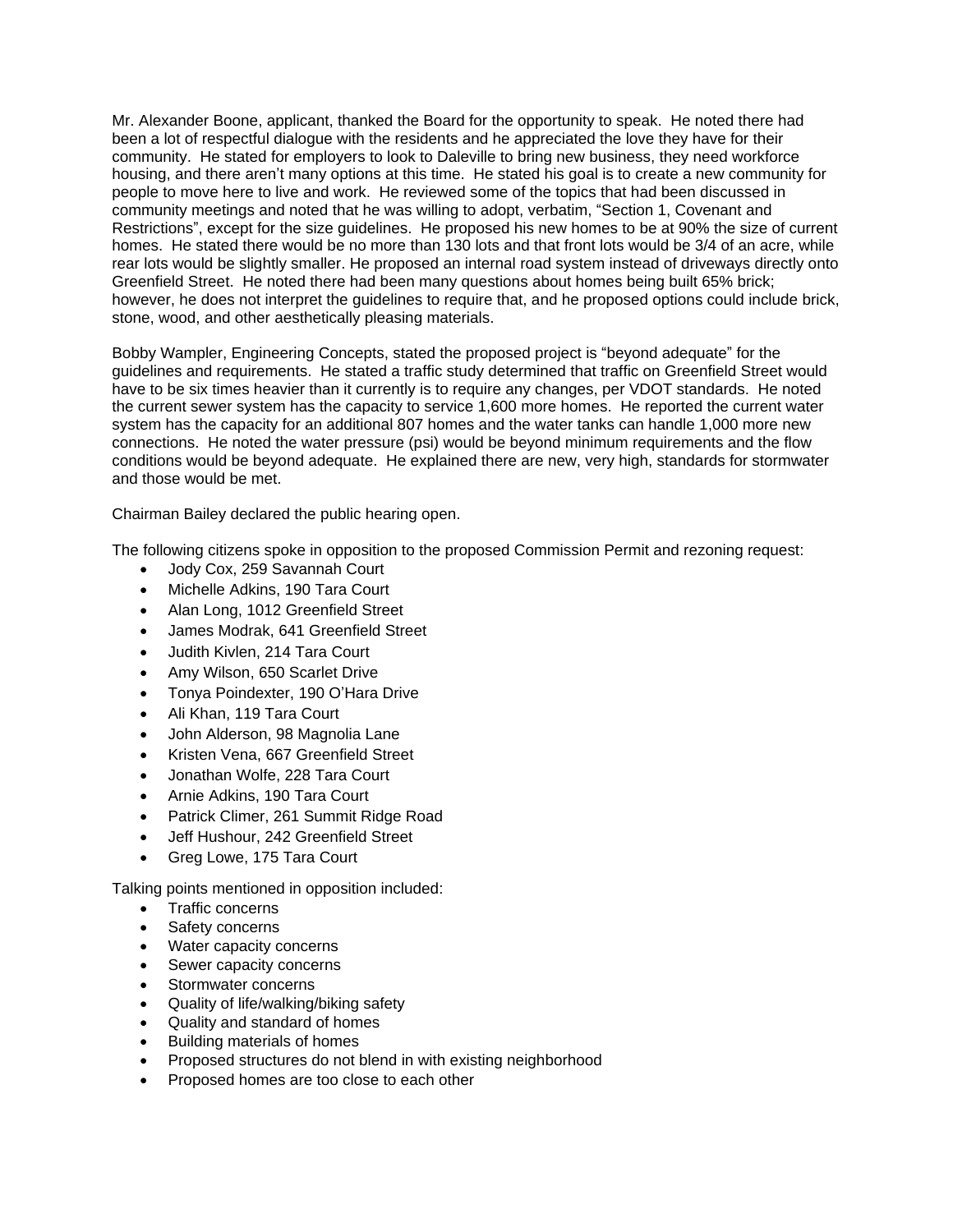Opposing comments were received via email by the following citizens:

- John Alderson, 98 Magnolia Lane
- Troy Sprouse, 350 Scarlet Drive
- Donna Sheffer, 189 Tara Court
- Carissa Stelter, 508 Ashley Way
- Brooke Burer, 40 Ashby Drive
- Michelle Adkins, 190 Tara Court
- Brent May, 196 Island Green Road
- Cara Umberger, 210 Magnolia Lane
- Howard Hale, 97 Magnolia Lane
- Lauren Sprouse, 350 Scarlet Drive
- Terri Alderson, 98 Magnolia Lane
- Amy Wilson, 650 Scarlet Drive
- Anthony Barrera, 67 Manassas Circle
- Randy Long, 737 Scarlet Drive,
- Kristel Wittensoldner, 460 Scarlet Drive
- Courtney Jones, 332 Greenfield Street
- Kyle Inman, 727 Greenfield Street
- Thomas Bier, 164 Magnolia Lane
- Derrick Botkins, 105 Alabama Court
- Tom Hoover, 484 Ashley Way

Chairman Bailey asked if the applicant had any further comments. Mr. Boone noted there were several comments about the covenants and what he agreed to is reflected in the minutes of the Planning Commission meetings. He stated it is not the government's role to be the architects of the project. He assured the Board the development would look nice, otherwise the homes would not sell. He responded to the comments requesting a paved walking trail, stating he would be glad to build a mulched walking trail as it is softer to walk on and looks nicer up against grass. He noted some citizens do not want a walking trail behind their home. Mr. Boone thanked the citizens for their comments and the Board for allowing him to speak.

Amy White noted there were differing opinions on stormwater and wetland concerns. Bobby Wampler addressed the wetlands concerns. He stated Mr. Boone had paid for a wetland consultant and authorized the Corp of Engineers to come in and sign off on the proposal. He reported the only runoff would be at Rt. 220 and that the regulations and standards are stricter now than in the past.

Mr. Boone stated he would build the homes all brick if that were what the citizens wanted but he hoped to have flexibility to address the needs of the current market. He explained there are other materials available that are of higher grade and quality than ten years ago. He requested the Board approve his application.

Mr. Clinton stated the comments presented were the most intense he had heard from citizens.

Mr. Martin stated several years before he had done a lot of research on a proposal and then did the same again with this one. He stated the community had brought up many good points. He said he personally checked with the water authority, and they stated they have more than enough to service the additional homes, and the same with the electric company. He stated the schools have reported they have room for additional students and transportation. He noted Fire and EMS services bay be taxed a little, but they would still be able to provide services. He reported he sat and watched the traffic flow one day, which was basically minimal. He said he saw golf carts, people walking, and deer crossing. He stated most cars were driving slowly and within the speed limit, but there were a few that appeared to be speeding. He thanked everyone for their comments and noted he recognizes they work hard to have their beautiful homes and community. He stated this is a tough decision because the County does need more housing; however, he had not received a single comment in favor of this proposal.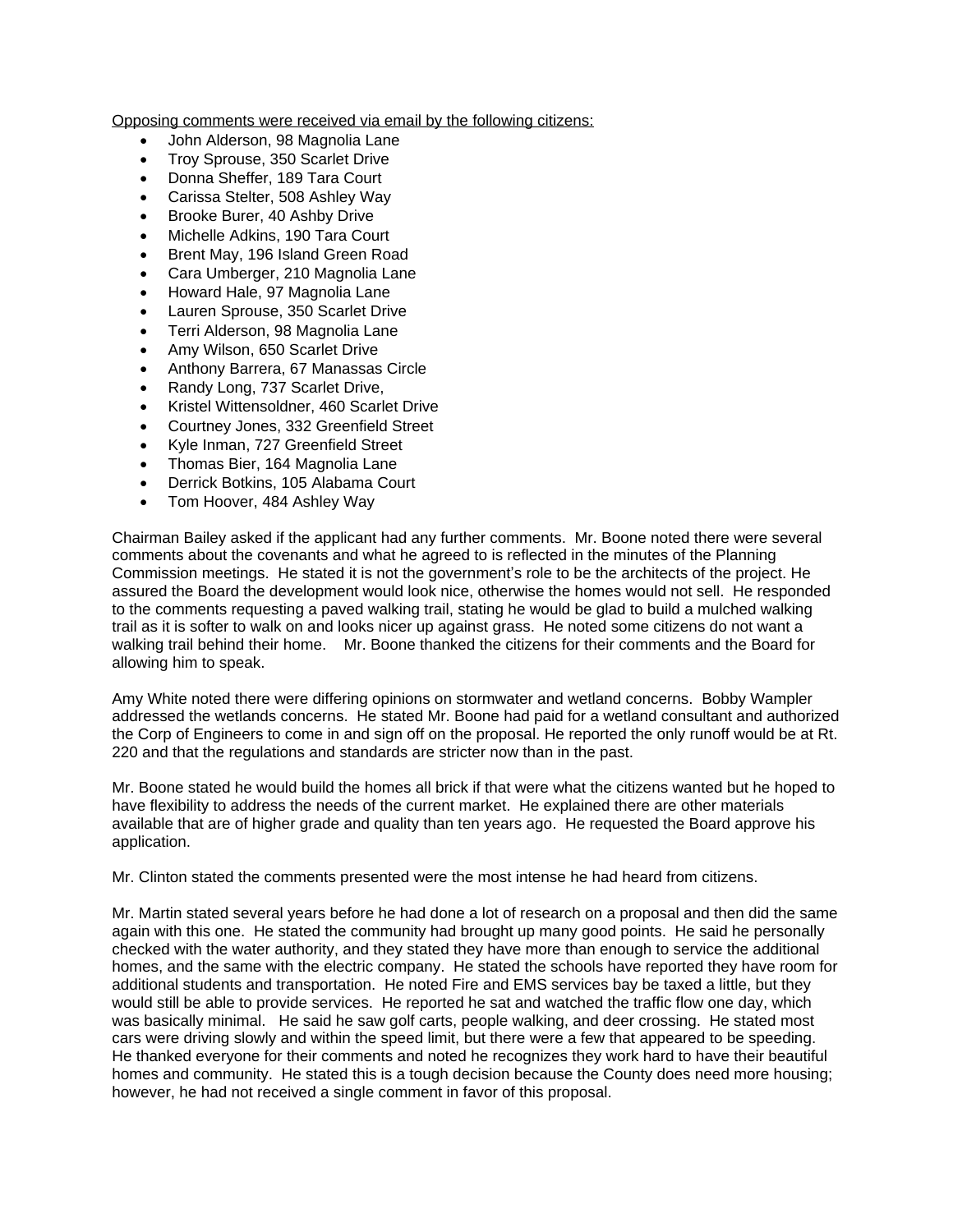Mrs. White stated the Board does not take these decisions lightly. She stated her two main concerns were the development and the safety issues that are already occurring according to the citizens. She stated she understands the citizens' desires to have brick homes so that it aligns with their homes. She stated she appreciated everyone's comments and she hoped everyone will work together regardless of the outcome.

Mr. Clinton stated this had been an emotional and quantitative journey for him and he noticed on multiple occasions the words "compatible" and "harmonious" were said by the citizens. He also noted he had not realized the importance of the brick interest until hearing from everyone and agrees this would not be compatible with the homeowners' current homes. He stated the developer had mentioned the need for workforce housing and how it can sometimes "scare off" a potential employer if adequate housing is not available, but perhaps it is time to let workforce housing grow in another district. He addressed the traffic concerns of Greenfield Street noting it isn't begin ignored and the Board continuously works with VDOT to get things done by unconventional means sometimes. He stated Greenfield Street is entirely adequate because it is not a subdivision street, it is a traffic street, and it will not have sidewalks. He commended Mr. Boone on his efforts in working with the citizens. He stated the citizens should not have to take the risk of their property being marginalized; therefore, he could not support the application.

Dr. Scothorn stated he appreciated the time that Mr. Clinton, Mr. Alderson and all the citizens had devoted to this proposal. He stated he has seen the traffic flow through there and the speed limit is hardly obeyed, and he doesn't want to make that worse. He stated he is not in favor of cluster lots. He noted homes will be needed for the Munters employees, but safety remains his main priority. He stated he is not in favor of the application for several reasons.

Chairman Bailey thanked everyone for their comments, cooperation, behavior, and passion for their community. He thanked Mr. Boone for his work on the application. He thanked Mr. Clinton for the time he had spent with the citizens and personal research.

Having no other citizens wishing to comment, Chairman Bailey declared the public hearing closed.

MOTION: That the Board overturn the decision of the Planning Commission's granting of the Commission Permit, as requested by VJL LLC (ABoone Real Estate, Inc., contractual purchaser). MOTION: Mr. Clinton SECOND: Dr. Scothorn AYES: Dr. Bailey, Mr. Clinton, Mr. Martin, Dr. Scothorn NAYES: Mrs. White RESOLUTION #22-04-14

MOTION: That the Board deny the Residential (R-1) rezoning request by VJL, LLC (ABoone Real Estate, Inc., contractual purchaser). MOTION: Mr. Clinton SECOND: Dr. Scothorn AYES: Dr. Bailey, Mr. Clinton, Mr. Martin, Dr. Scothorn NAYES: Mrs. White RESOLUTION #22-04-15

Chairman Bailey recessed the meeting at 8:16 p.m. Chairman Bailey called the meeting back to order at 8:18 p.m.

Amsterdam District: Botetourt Properties LLC requested to rezone a total of 4.098-acres of a 6.84-acre lot, currently located in the Residential (R-3) and (R-1) Use Districts. They requested to rezone the 4.098 acre, Residential (R3) Use District portion, with possible proffered conditions, to the Business (B-2) Use District. The Residential (R-1) portion will remain unchanged. The request was in accordance with *Section 25-581. – Zoning Map Amendment—Owner Initiated* of the Botetourt County Code and was for the purpose of providing driveway access to an adjoining parcel located in the Business (B-2) Use District known as Tax Parcel #101-82. The proposed lot to be rezoned is located east of the adjacent property 35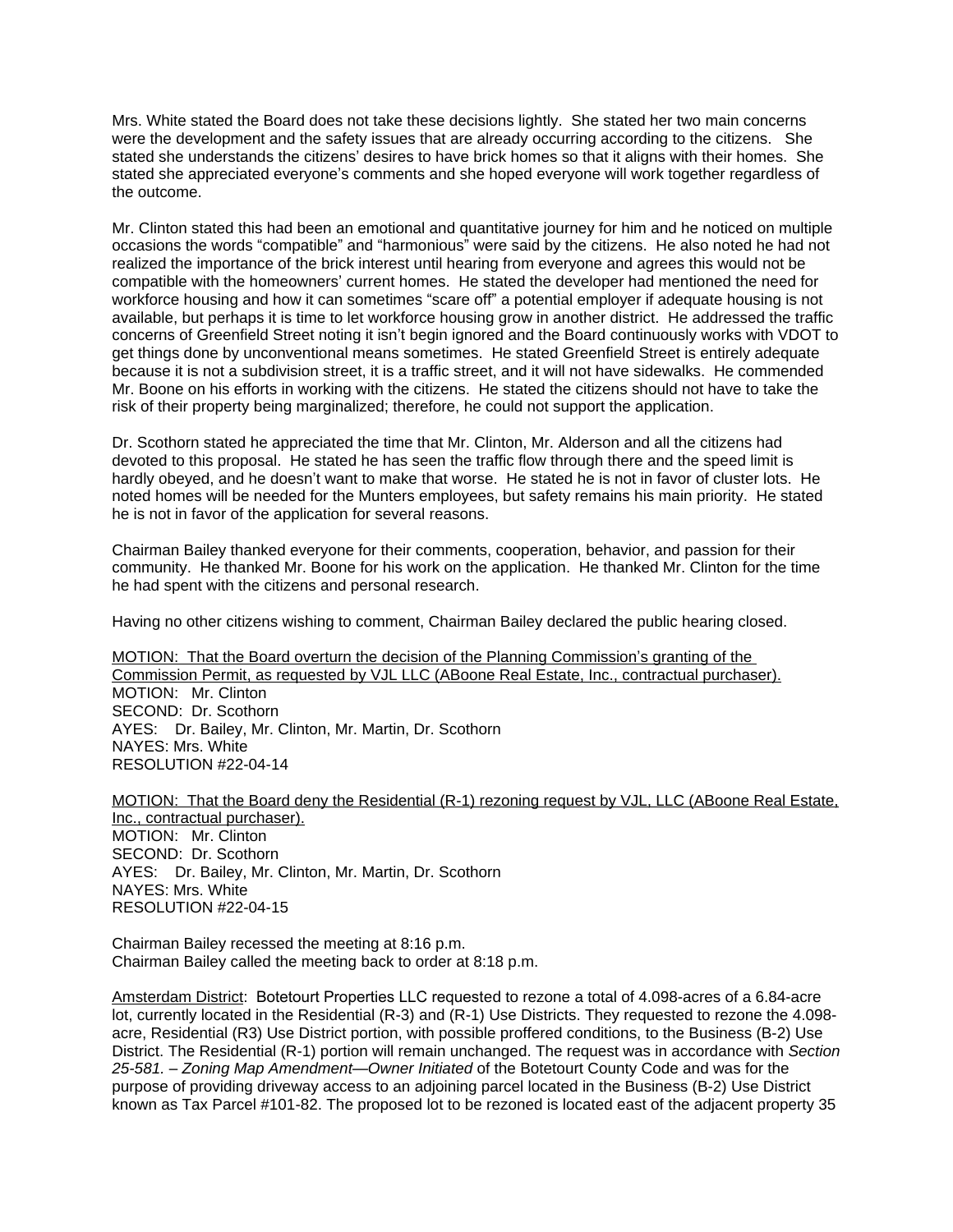Cedar Plateau Way, identified on the Real Property Identification Maps of Botetourt County as Section 101, Parcel 81. After a revised site plan reducing the area to be rezoned and added proffer statement of substantial conformance with concept plan, the Planning Commission recommended unanimous approval with the following proffered condition:

1. The portion of property with proposed B2 zoning will be developed in substantial conformance with the drawing titled Cedar Plateau, Daleville, Virginia, Rezoning Request, Tax Parcel 101-81 dated January 5, 2022, prepared by Engineering Concepts, Inc.

Staff noted that this request was deferred at the March 2022 public hearing. Three citizens spoke against the proposed rezoning in March, and Staff received five emails in opposition. At the April public hearing, two adjacent property owners opposed the request due to concerns of property values, potential foundation damage during blasting and/or rock removal, lighting, and noise from potential businesses. A total of three emailed comments were received; two comments were received against the request.

Chairman Bailey declared the public hearing open.

Timothy Plunkett, 55 Aspen Drive, commented that it might be tight having a building go up beside the neighbors.

Having no other citizens wishing to comment, Chairman Bailey declared the public hearing closed.

MOTION: That the Board approve the Business (B-2) rezoning request, including the proffered condition recommended by the Planning Commission, on the property of Botetourt Properties LLC. MOTION: Mr. Clinton SECOND: Dr. Scothorn AYES: Dr. Bailey, Mr. Clinton, Mr. Martin, Dr. Scothorn, Mrs. White RESOLUTION #22-04-16

Amsterdam District: Laymill LLC requested a Special Exception Permit for a Cabin or Cottage, with possible conditions, for the proposed use of a short-term rental, in the Residential (R-1) Use District in accordance with Sec. 25-123 (18). - Uses permissible by special exception and Sec. 25-583. – Special exceptions of the Botetourt County Code. This 3.230-acre lot is located at 1917 Roanoke Road, Daleville and identified on the Real Property Identification Maps of Botetourt County as Section 101, Parcel 2. The Planning Commission recommended approval unanimously, providing this is made on the basis that the requirements of Section 25-583 of the Zoning Ordinance had been satisfied, and that the proposal would serve the public necessity, convenience, general welfare and is good zoning practice.

Drew Pearson reviewed the request noting the short-term rental ordinance requires the owner to have 24 hour offsite management of the property and there also is a noise ordinance.

Chairman Bailey declared the public hearing open. Having no citizens wishing to comment, Chairman Bailey declared the public hearing closed.

MOTION: That the Board approve the Special Exception Permit for a Cabin or Cottage Short-Term Rental on the property of Laymill, LLC. MOTION: Mrs. White SECOND: Mr. Martin AYES: Dr. Bailey, Mr. Clinton, Mr. Martin, Dr. Scothorn, Mrs. White RESOLUTION #22-04-17

Fincastle District: Barry and Judith Hensley requested a Special Exception Permit for a Rural Home Business, with possible conditions, for the proposed use of an excavating business in the Agricultural (A-1) Use District in accordance with *Sec. 25-435(3) Rural home businesses* and *Sec. 25-583. – Special exceptions* of the Botetourt County Code. This 6.41-acre parcel is located at 541 McDaniel Drive, Eagle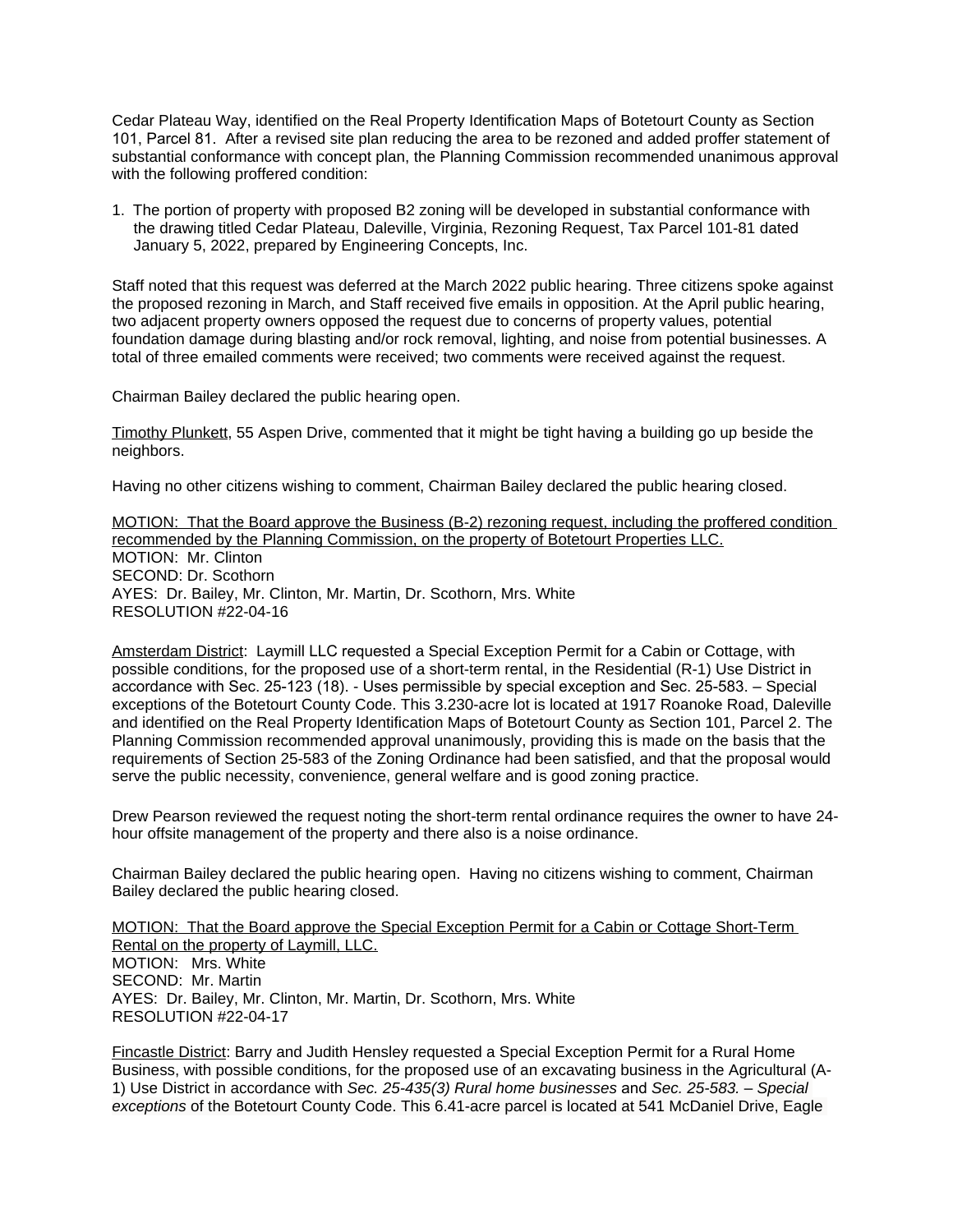Rock and identified on the Real Property Identification Maps of Botetourt County as Section 5, Parcel 55. Planning Commission unanimously recommended conditional approval with the following conditions:

- 1. Equipment associated with the rural home business shall be located in the areas identified on the concept plan as submitted by Barry and Judith Hensley and dated 1/25/2022.
- 2. Existing landscaping within 15' of property lines shall remain undisturbed, as shown on the concept plan as submitted by Barry and Judith Hensley and dated 01/25/2022.
- 3. Noise generated by the development shall not violate provisions of the Botetourt County Code.
- 4. All other specifications and general provisions shall be met as required by the Botetourt County Zoning Ordinance and in no instance shall the zoning conditions exempt a project from any local, state or federal development requirements, except where allowed by the Zoning Ordinance.

Drew Pearson reviewed the request noting the supplemental regulations already state there is a limit of three pieces of equipment on the property. He noted he spoke with one adjacent property owner who had no objection to the request, and also received one other comment.

Chairman Bailey declared the public hearing open. Having no citizens wishing to comment, Chairman Bailey declared the public hearing closed.

MOTION: That the Board approve the Special Exception Permit for a Rural Home Business on the property of Barry and Judith Hensley, including the conditions recommended by the Planning Commission. MOTION: Dr. Bailey SECOND: Mr. Martin AYES: Dr. Bailey, Mr. Clinton, Mr. Martin, Dr. Scothorn, Mrs. White RESOLUTION #22-04-18

Amsterdam District: New Orchard Marketplace LLC c/o New Link Mgmt. Group requested a Special Exception Permit for a carwash, with possible conditions, in the Shopping Center (SC) Use District in accordance with *Sec. 25-583. – Special exceptions* and *Chapter 25 Zoning, Article, II. – District Regulations, Division 13. Sec. 25-283(1). - Shopping Center District (SC)* of the Botetourt County Code. The use is proposed on a 1.466-acre lot at the intersection of Roanoke Road (US Route 220) and Marketplace Drive (Route 1191), Daleville, VA, and identified on the Real Property Identification Maps of Botetourt County as Section 101 (17), Parcel 7. The Planning Commission unanimously recommended conditional approval with the following conditions:

- 1. The development of the property shall be constructed in substantial conformance with the improvements shown on the concept plan titled Layout for TM#101(17)7 Orchard Marketplace Car Wash, prepared by Perkins & Orrison and dated April 6, 2022.
- 2. The car wash building shall be constructed in substantial conformance with the building elevations shown on the building elevations titled Road Runner Express and drawn by Thomas Builders of Virginia Inc.
- 3. The SEP approval shall not exempt the use from meeting the requirements of the Botetourt County Noise Ordinance.
- 4. All other specifications and general provisions shall be met as required by the Botetourt County Zoning Ordinance and in no instance shall the zoning conditions exempt a project from any local, state or federal development requirements, except where allowed by the Zoning Ordinance.